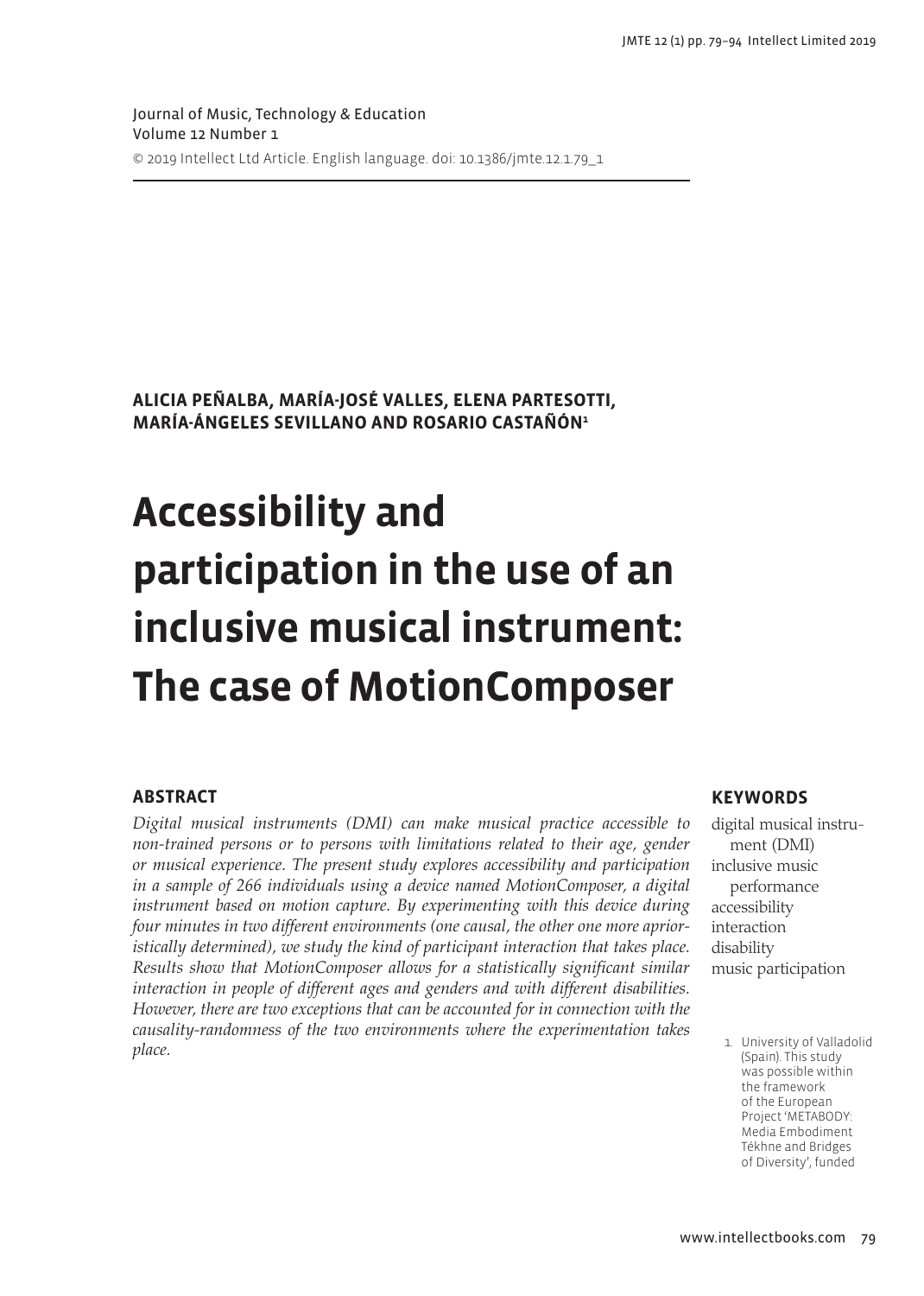by EACEA (Education, Audiovisual and Culture Executive Agency).

## **1. Introduction**

This research attempts to study the level of accessibility of the motion capturebased music device named MotionComposer (version 2.0), and its potential for participation in terms of engaging several types of users in musical practice.

Music education goes beyond the school and the classroom: it may be a lifelong process and it must allow for equal opportunities irrespective of the specific characteristics of individuals. Music constitutes an innate ability of human beings and is therefore within everyone's reach in a natural way. Yet, certain conditions may hinder or directly exclude people from accessing specific musical experiences. Inclusion involves the possibility of participating and experiencing success in these activities, even though there may be difficulties arising due to poverty, class, race, religion, cultural background, gender (Burnard et al. 2008) and, of course, disability of any kind. In fact, for many people who experience some form of limitation access to musical expression may entail improvements in several aspects of their lives (Chamberlain and Gallegos 2006). In the last few decades, the issue of inclusion and a number of initiatives aimed at engaging all kinds of people in the experience of music have become a topic of interest for music education researchers. This implies a considerable step forward if we bear in mind that in our western culture the concepts underlying music education – even in the school context – largely promote competition, a talent-based culture and, therefore, the exclusion of many students (Lubet 2009). In the formal context, the interpretation of current laws may well provide a decisive starting point to take efficient steps leading to inclusion (Damer 2001) since the latter tends to be reflected in our educational legislation in ways that are too general. In this respect, Hammel and Hourigan (2011) point out that the implementation of inclusive policies may encourage not just the development of all students but also the understanding of music education's relevance itself. On the other hand, it is necessary to strengthen the training opportunities and resources available to teachers for the large potential of music to be fully realized in school-related regulatory frameworks (Grenier 2016). It is also needed to find proper arguments for music education advocacy considering inclusive contexts (Peñalba 2017).

There are numerous studies that discuss several aspects that are deemed necessary to attain full inclusion in the music classroom. Hammel (2004) underscores the collaboration among professionals (music and special education teachers and specialized supporting staff), the proper management of physical spaces, the adaptation of teaching materials and the creation of a proper didactic communication. She likewise points to the importance of engaging the involvement of students with difficulties (when possible) in such decisions as well as their parent participation. Adamek (2001) calls for a reflection on the need for music education curricula to promote participation, normalization, autonomy and personal identity. In turn, Sabbatella (2005) describes the conditions surrounding those elements that make up an inclusive environment in music education: the students, the teaching staff, the curriculum and the methodology used to implement the latter.

Several case studies deal with inclusive practices in music education applied in various contexts. The one conducted by Burnard et al. (2008), for example, compares a number of pedagogies for inclusion in difficult settings within the educational systems of Spain, Australia, Sweden and the United Kingdom. Their conclusions point to a number of success factors based on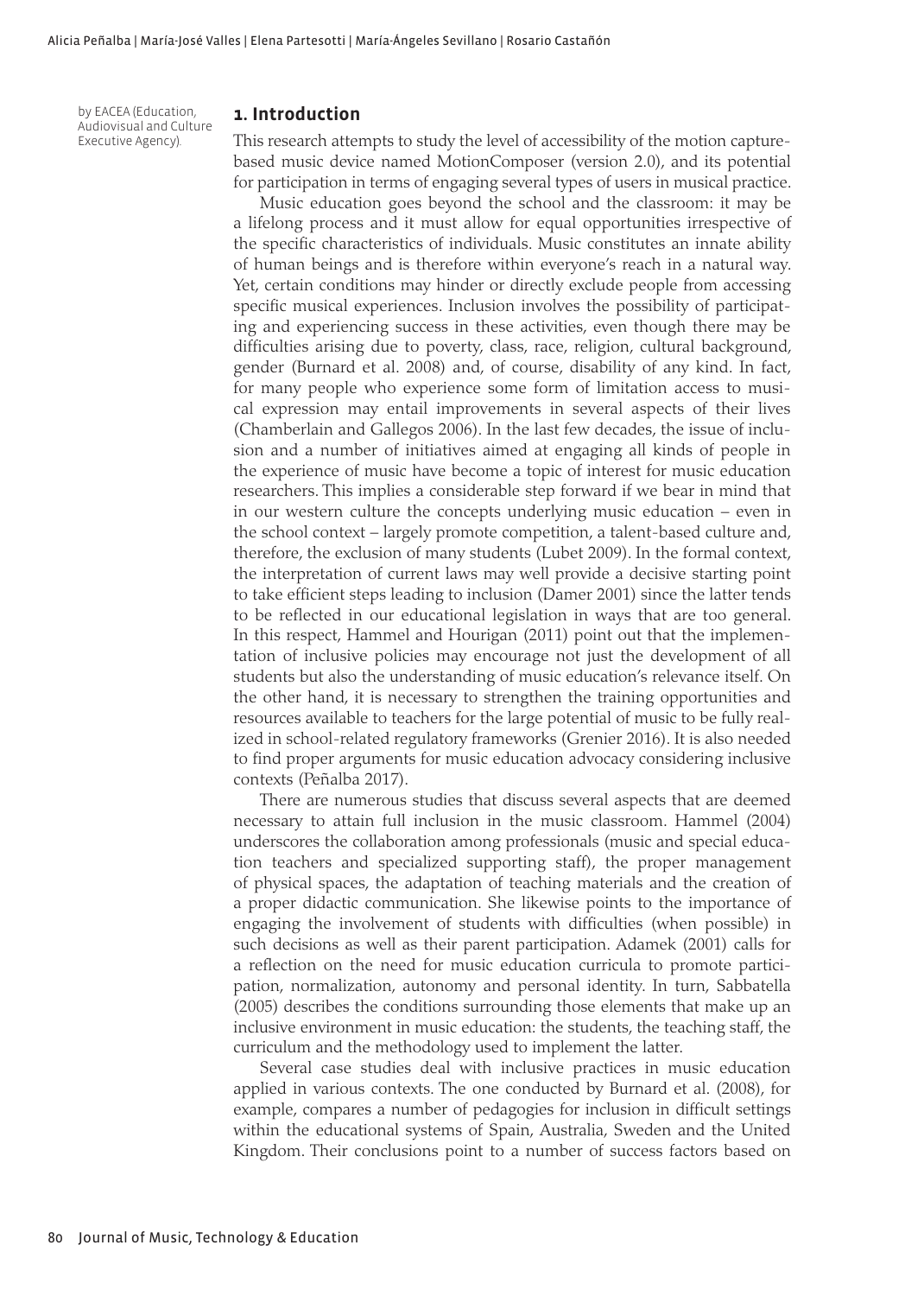the power of music to generate transforming musical experiences, significant learning environments and positive bonds with students. This piece of research also contains a set of reflections on the concept of inclusion itself, and on the setbacks and benefits derived from conducting comparative studies. Similarly, Bo Wah Leung and Wai-Ying-Wong (2005), in their inquiry into a number of disadvantaged environments in Hong Kong, underline the importance of the teacher's personality, musical skills, teaching philosophy and pedagogical approach to succeed in motivating and involving students in their own learning process and, therefore, in making education truly effective.

Technological developments have also played an important role in accessibility to musical practice, both individually and collectively. In the digital era, the ways of making music have experienced remarkable changes encouraged by ongoing technological advances. DMI artificially produce sound via a computer application and search for new possibilities in sound production and different forms of sound control (Mulder 2000). This in turn enables individuals with no specific musical training or with some motor, sensory or cognitive impairment to have access to music performance, improvisation and creation. In this way, digital instruments can be used by non-trained persons and also adapted to the performer's motor skills, preferences or requirements resulting from his/her limitation. Such an approach to the relation between the performer and the instrument should lead to the former's greater freedom in terms of the choice and development of a personal, gestural 'vocabulary' (Mulder 2000: 315). Unlike acoustic instruments, digital ones disrupt the relation that exists between the sound-producing gesture and the sound itself, so that any gesture may render any sound.

Digital instruments usually include three basic components: a controller (mostly gestural), a sound-generating source and a mapping that relates both, i.e. the software that links together the performer's gestures and movements on the one hand and the resulting sound/musical output on the other. Controllers use one or several sensors that may or may not require direct contact with the device, including pressure, rotational, bend, ultrasonic or magnetic field sensors. Pressure sensors detect the resistance or strength of fingers or hands without any need for movement to take place. Rotational sensors measure the spinning that takes place around their axis producing changes in electrical resistance. Bend or flex sensors contain a plastic-made elastic band whose resistance changes as it bends. Contactless sensors generally resort to ultrasound systems where sounds are captured by microphones. Magnetic field sensors use magnets to measure distances to their magnetic pole. Accelerometers consist of silicone fibres whose inertia-based reaction changes the electric current that runs through them. On the other hand, image-capture systems are most commonly used when there is a need for the controller to be wireless and allow for unlimited movements (Wanderley and Depalle 2004). The second component in a digital instrument, namely mapping, establishes the relations between the performer's gesture and the resulting sound. Gestures captured by the several sensors provide information about pressure, position and rotation – either regarding a very specific part of the body or about the latter as a whole. Simple mapping consists of assigning a sound or sound parameter to a type or a quality of movement, while multilayer mapping creates intermediate parameters that link input and output elements. In this way, if we change the controllers or the sounds that we want to use, we may still keep using this mapping, which is impossible in single-layer mapping (Wanderley and Depalle 2004). The third component in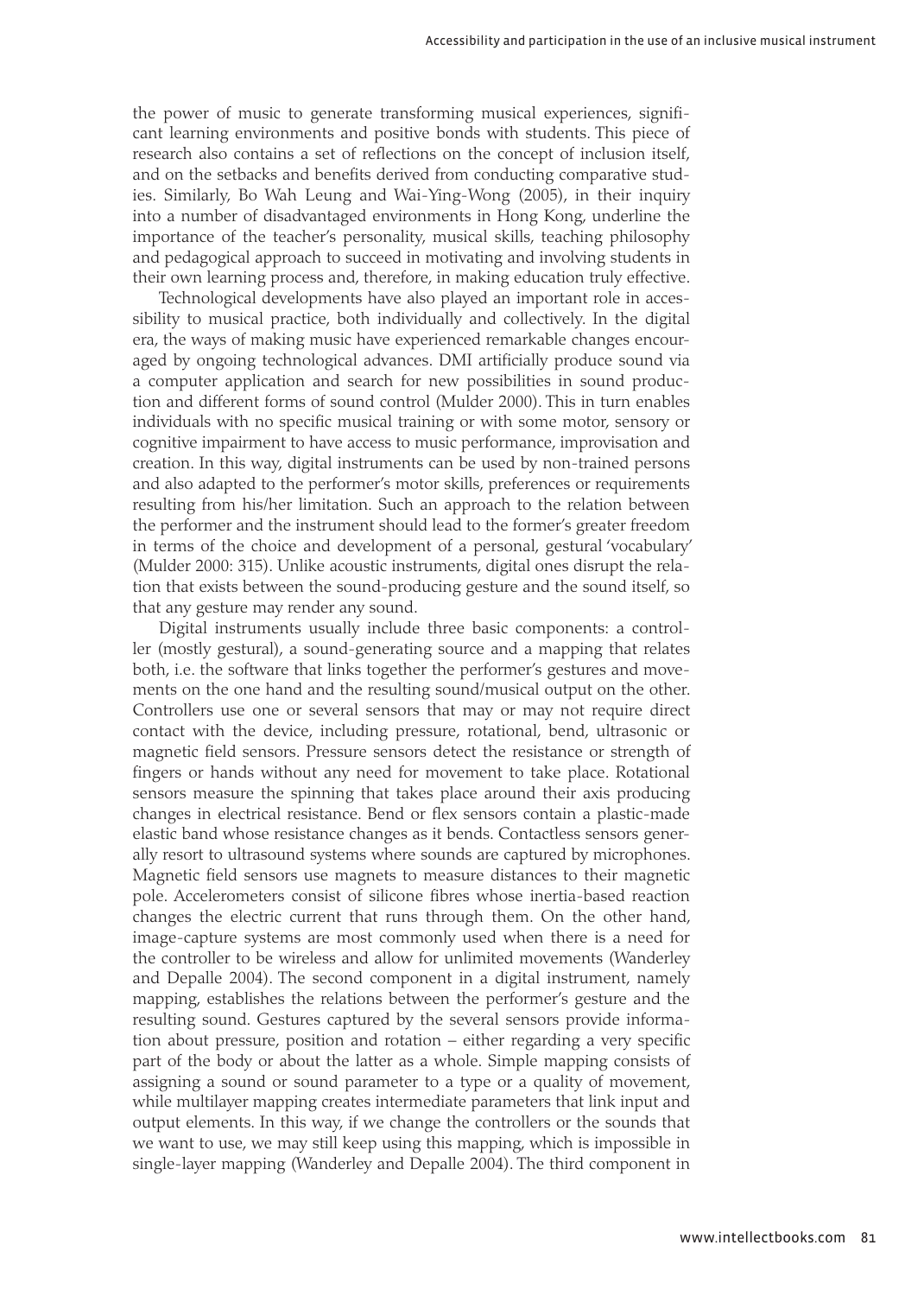<span id="page-3-0"></span>2. For more thorough technical information, see Bergsland and Wechsler (2013, 2015, 2016), Wechsler (2013). For the new version of MotionComposer 3.0 see [http://](http://motioncomposer.de/) [motioncomposer.de/.](http://motioncomposer.de/)

digital instruments is sound. DMIs can use all kinds of sonorities, from soundbanks containing pre-recorded items to sounds synthesized or modified in real time. Some devices also allow for the use of lights, haptic feedback (like vibration, movement) or images.

There are several projects aimed at promoting access to the musical experience, and these are generally targeted at persons with disabilities or elderly citizens. Technological applications have also been documented in genderrelated contexts (Magee 2014; Weissberger 2014) or in situations of social disadvantage (Lindeck 2014), although in such cases rather than using digital instruments designed ad hoc, commercial applications of musical software are employed instead. *SoundBeam* (Ellis 2003, 2004; Swingler 1998) is a device that resorts to ultrasonic sensors to detect movement. It consists of 32 prerecorded soundsets that make it possible to perform several musical genres or to use different sonorities for the purpose of musical improvisation. The device can be programmed, which means that sounds can be customized and saved. It has been used on persons with autism (Ellis and Leeuwen 2000), individuals with diverse disabilities and elderly people (Ellis 1996, 2003, 2004). *Soundscapes* can be used to capture body motion and gesture and amplify them, in the case of persons with disabilities, to create sounds and images. It has been used for therapy-oriented purposes within the framework of Creating Aesthetically Resonant Environments for the Handicapped, Elderly and Rehabilitation (CAREHERE) (Brooks 2011; Brooks and Hasselblad 2005): a European project aimed at creating tools for the physical rehabilitation of patients with Parkinson's disease or other disorders, principally by using drawing as a feedback instrument. SATI is a software application developed within a project by the same name (Mauri et al. 2009) that provides access to musical performancce for individuals with cerebral palsy. By using a motion-capture technology, movement is mapped through two working modules: one is used to upload several audio files containing songs and other compositions to stimulate sound production and the other is used for the processing of sound or voice in real time (Mauri et al. 2009). Multisensory Environment Design for an Interface between Autistic and Typical Expressiveness (MEDIATE) is an interinstitutional project targeted at children with autism. Its purpose is to 'enable boys and girls to play, explore and be creative in a predictable, controllable and safe space' (*our translation*) (Parés et al. 2005: 2). It relies on a large-sized physical interactive environment where children can create sound, visual and tactile experiences by using their own bodies and the possibilities afforded them by space. TENORI-ON is an instrument designed by multimedia artist Toshio Iwai and trademark Yamaha. It consists of a  $16 \times 16$  led matrix that allows users to intuitively create an interface of luminous 'visible music' by touching. Its applications include the field of music, as pointed out in the study by Clements-Cortes (2014). Interviewed music therapists reported an anxiety-diminishing effect and an enhancement of opportunities for socialization and, above all, communication skills. It can be used on people with Alzheimer's disease, dementia, brain injury, chronic diseases, Parkinson's disease, hearing impairment, autism, ADHD and cerebral palsy. A study conducted by Partesotti, Peñalba and Manzolli presents an exploratory review of the possibilities of the use of music technologies in music therapy and discusses their benefits within the framework of the paradigm of Embodied Cognition (Partesotti et al. 2018).

MotionComposer (version  $2.0$  $2.0$ ),<sup>2</sup> the digital instrument that has been used for the purpose of this research, is a device capable of capturing movement and transforming it into sound and music. It has been specifically designed for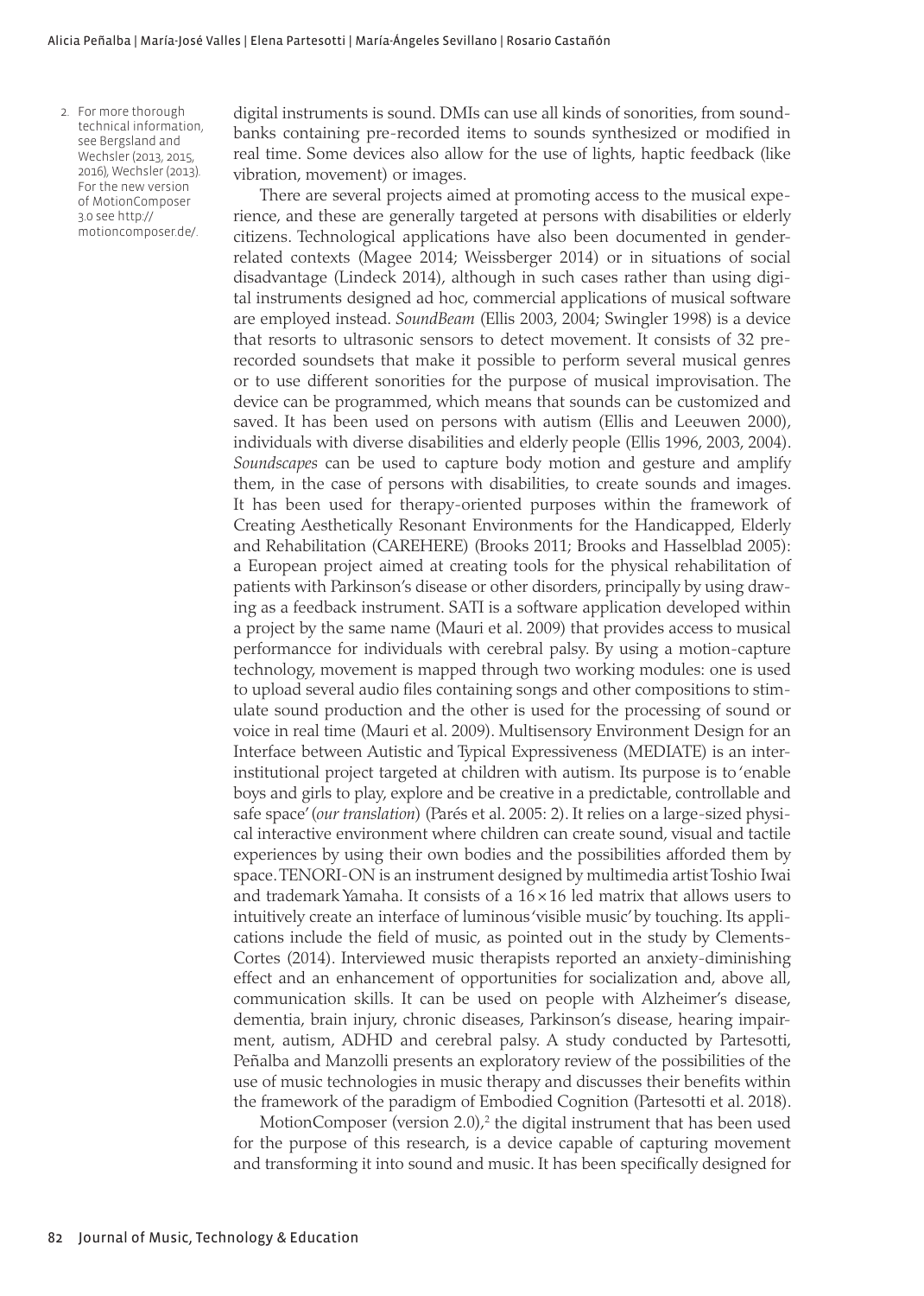people with functional diversity (Bergsland and Wechsler 2016) and features a strong user-adaptation by providing clients with the possibility of creating music and dance irrespective of their physical or cognitive conditions (Bergsland and Wechsler 2013; Peñalba et al. 2015; Wechsler 2013). The device combines motion-tracking sensors and a sound-generating software run on a computer (Mini- ITX with an Intel i7 processor). It uses a *Kinect* motion controller fitted with a 1.3 megapixel Ethernet camera that sends high-resolution and low-latency images. The *Kinect*'s sensor measures all three dimensions by tracking the user's location and posture. The sensor's images and data are interpolated and analysed by means of a software program called EyesWeb developed by Simone Ghisio and Paolo Coletta at the University of Genoa, and the whole output is then transferred to a sound-generating software in real time. Some of the analysed parameters – relevant for the purposes of sound control – are the amount of movement, the body horizontal axis and body height, and these are combined to generate six environments with diverse possibilities and sonorities. For the purposes of this research, we have selected two out of these six environments: *Tonality* and *Fields*. *Tonality* is an environment where one can perform piano, harpsichord or vibraphone sounds either by moving one's arms of by moving along axis X in a room. It allows modification of the tune or sound sequence in an ascending or a descending order, and the performing instrument. On the other hand, it provides the possibility of assigning different instruments to the left or the right hand in case the sound is produced by the movement of the arms rather than by shifting the user's location in space. In the environment called *Fields*, for example, the space is divided into two areas that, respectively, house two modalities of the selected sound (weather phenomena, idiophones and animals, among others). The device detects the amount of movement and shoots successive layers of sound as the latter increases. It features three sound levels: discreet sounds caused by minimal movements, sounds of moderate intensity and texture produced by broader movements and highly intense and saturated sounds resulting from large movements. The device's mapping is simple and highly causal, which provides the user with the feeling that he or she is controlling sound through movement. Moreover, this environment makes it possible for two people to interact at the same time, which in turn facilitates the development of processes driven by a shared creation and experience among users or, for example, between the subject and his/her music therapist (Bergsland and Wechsler 2016).

Thanks, therefore, to the disconnection between gesture and sound, digital instruments afford the possibility of using a body-language specifically designed for each situation and involving particular gestural types and functions (Cadoz 1988; Cadoz and Wanderley 2000; Dahl et al. 2010; Davidson and Correia 2002; Delalande 1989; Fredriksen 2011; Jensenius et al. 2010; Peñalba 2008; Wanderley and Depalle 2004). The types of interaction studied in this research are as follows:

• Movement-based interaction (MB) (Peñalba 2008). The user moves independently of sonority, and his/her intention when moving is not sound control. With respect to this kind of interaction ancillary gestures can be performed, also known as accompanying (Delalande 1989) or facilitating gestures (Dahl et al. 2010; Jensenius et al. 2010), but similarly, aesthetic gestures (Peñalba 2010), also called figurative (Delalande 1989) and communicative gestures (Clayton et al. 2005; Dahl et al. 2010; Davidson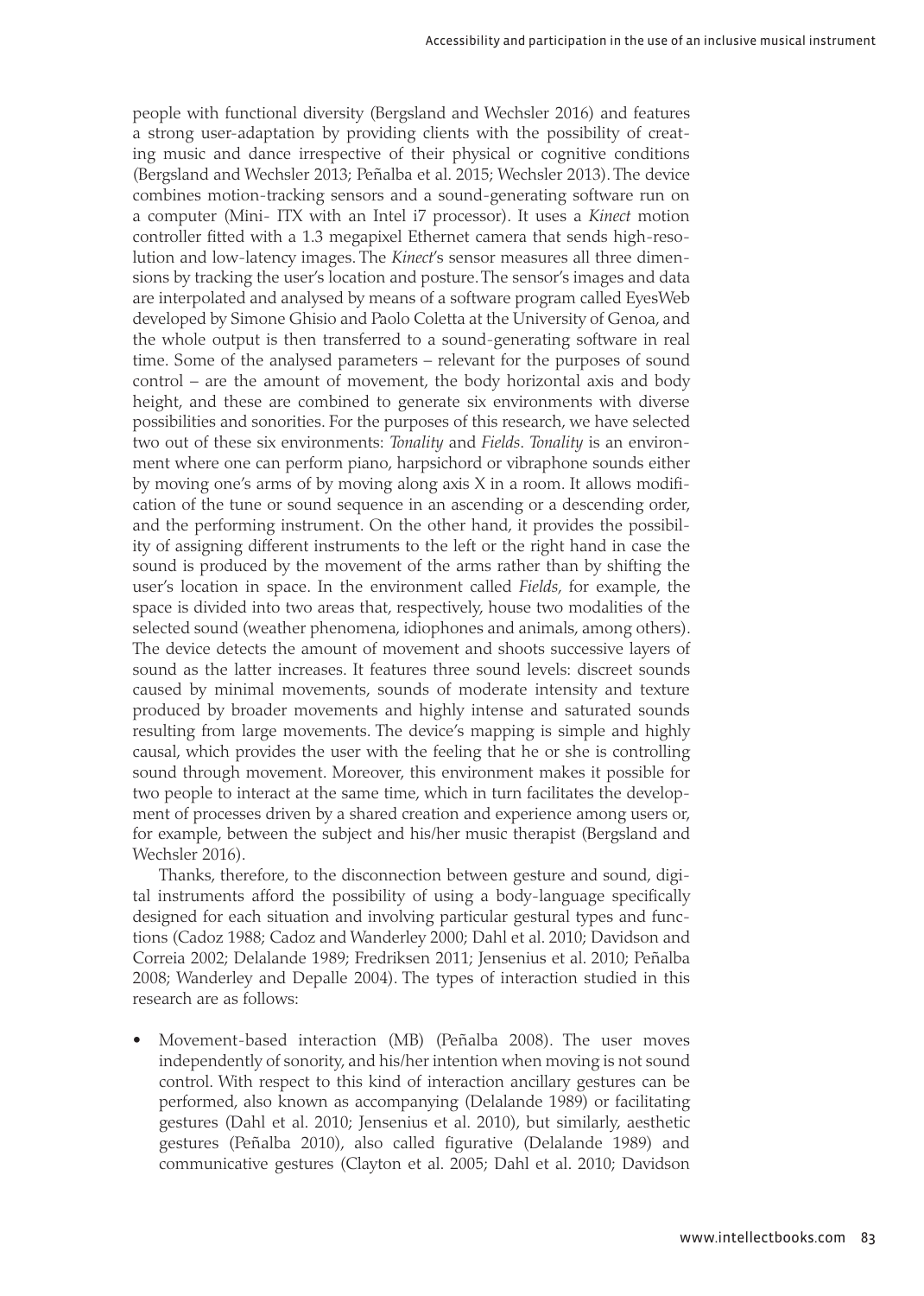and Correia 2002; Jensenius et al. 2010), which were termed semiotic by Cadoz and Wanderley (2000).

- Sound-based interaction (SB) (Peñalba 2008). The users take as their point of departure an ideal sound that they try to achieve by means of gesturality. Characteristic movements involve feeling about or exploring the instrument's boundaries. Typical of this kind of interaction are instrumental gestures (Cadoz 1988), also called effective (Delalande 1989) or soundproducing (Dahl et al. 2010; Jensenius et al. 2010). Also in this context we may find regulatory gestures (Peñalba and Valles 2015).
- Contingent interaction (CI) (Peñalba 2008). This kind of interaction takes place because there is mutual feedback between gesture and sound. Sound inspires an individual to produce a specific kind of gesture (e.g, an aggressive sound leads the person to move with abrupt, straight, direct, quick gestures). In turn, a gesture produces a specific type of sonority directly stemming from the system's interactivity.

# **2. Methodology**

Participants (*N*=266) are selected by means of non-probability sampling (Mertens 2014). The sample includes children younger than 10 years of age (*n*=96), young subjects between 11 and 30 years of age (*n*=95), adults between 31 and 60 years of age (*n*=38) and older subjects older than 60 years of age (*n*=37). In terms of gender distribution, 46.3% of the participants were males and 56.4% were females. 63.2% of the participants had no disability, while in the remaining percentage, 21.4 had a cognitive disability, 12.4% had a cognitive and physical disability, and 3% only had a physical disability. With respect to their training backgrounds, subjects severally have experience in music (*n*=85), experience in dance (*n*=43), experience in theatre (*n*=24), experience in sports activities (*n*=17) or no experience in dance, theatre or sports.

The experiment consists of improvising on the MotionComposer device for a maximum of four minutes without having been previously exposed to the instrument and without having received instructions as to how to interact with it. A large enough delimited space is used for experimentation purposes. Users are told that they will be operating a device that enables them to create music by means of body movement: they may use any part of their bodies in

| Age                                | Overall total | Percentage |
|------------------------------------|---------------|------------|
| Children (Until age 10)            | 96            | 36.09%     |
| Young (ages 11-30)                 | 95            | 35.71%     |
| Adults (ages $31-60$ )             | 38            | 14.28%     |
| Older (older than 61 years of age) | 37            | 13.9%      |

*Table 1: Age range.*

| Gender | Number of subjects | Percentage |  |  |
|--------|--------------------|------------|--|--|
| Male   | 116                | $46.3\%$   |  |  |
| Female | 150                | 56.4%      |  |  |

*Table 2: Gender.*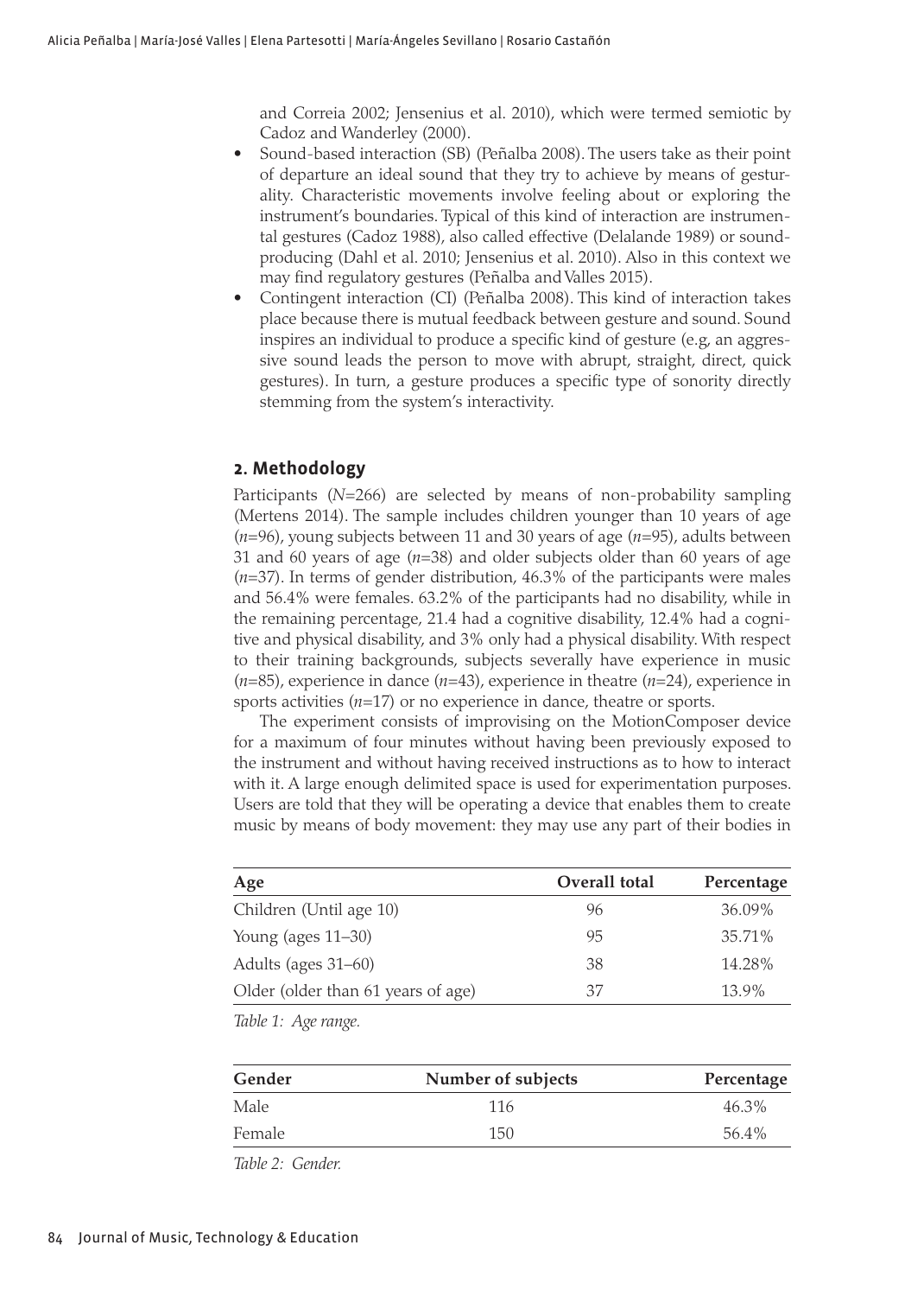| By disability type | Number of subjects | Percentage |
|--------------------|--------------------|------------|
| CD                 | 57                 | 21.4%      |
| CD/PD              | 33                 | 12.4%      |
| PD.                |                    | 3.0%       |
| ND                 | 168                | $63.2\%$   |

*Table 3: Disability status.*

| <b>Experience in music</b>             | Number of subjects | Percentage |
|----------------------------------------|--------------------|------------|
| NO <sub>1</sub>                        | 180                | 67.92%     |
| <b>YES</b>                             | 85                 | 32.08%     |
| <b>Experience in dance</b>             | Number of subjects | Percentage |
| NO.                                    | 223                | 83.83%     |
| <b>YES</b>                             | 43                 | 16.17%     |
| <b>Experience in theatre</b>           | Number of subjects | Percentage |
| NO.                                    | 242                | 90.98%     |
| <b>YES</b>                             | 24                 | $9.02\%$   |
| <b>Experience in sports activities</b> | Number of subjects | Percentage |
| NO.                                    | 249                | 93.6%      |
| <b>YES</b>                             | 17                 | $6.4\%$    |

*Table 4: Experience.*

any way they wish for a maximum of four minutes in two different environments: respectively, *Fields* and *Tonality*, there being a pause between them. If they wish to discontinue their improvisation, they may do so any time they wish. Both at the beginning and at the end of the whole process, a brief interview is conducted to the effect of gathering the individual's personal data and his or her impressions after the experience. Subjects conduct their improvisation and answer the interview on their own, so as to prevent them from being influenced by feeling observed by an audience or, in turn, to influence the performance of other possible users. Only in the case of a few underage or disabled subjects was the presence of parents or supporting staff allowed.

Several techniques for data collection were used to facilitate the latter's triangulation, including an interview before and after the experience together with systematic observation. The whole process was video-taped while two members of the research team simultaneously filled in an observation template including:

- Information on the duration of the experiment in both environments from 0 to 4 minutes
- Information on the type/s of interaction conducted during improvisation (following the classification by Peñalba (2008), in turn inspired by the gestural categories of Jensenius et al. (2010) and Wanderley and Depalle (2004). Observation categories were established to define each of the proposed types
- Notes on the types of interaction observed.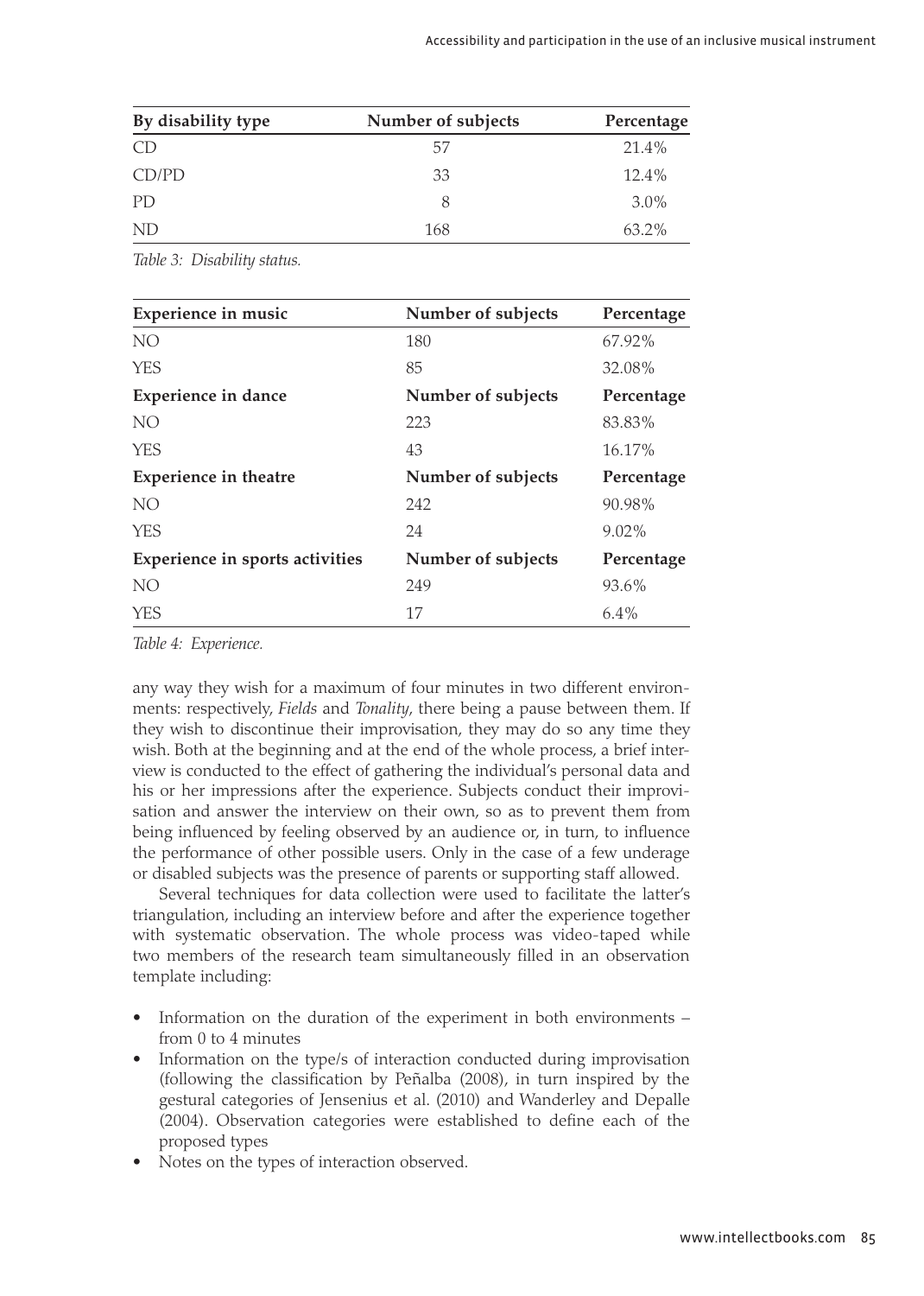In addition, both during the interview and in the stage of process-observation useful data were recorded with a view to the experiment's qualitative analysis. These are related to the users' mood or degree of satisfaction when using the device, and the remarks made by the subjects about its usefulness and applications. Given the general character of the test performed by way of an approximation to the device, the collection of this kind of information does not seek to carry out a conclusive analysis, but rather to ascertain the extent to which some preliminary considerations on the instrument's features and use (in therapy, leisure activities or as mediator of learning, mood regulator and vehicle for several modalities of artistic creation) match the participants' feedback. This will in turn guide future research targeted at those areas of interest.

The ultimate aim is to evaluate accessibility to musical practice by means of MotionComposer in terms of age, gender, disability status and experience. The initial hypothesis is that of statistical independence, in the sense that we presuppose the device to allow for a similar interaction in all users. To ascertain such a hypothesis, we apply Pearson's  $\chi^2$  test, which measures the discrepancy (or goodness-of-fit) between an observed distribution and a theoretical one, indicating through hypothesis testing the extent to which the differences between both, if any, are caused by chance (both variables being independent from each other) or whether there is a relation of mutual dependence.

Similarly, we propose to determine whether there is independence (or, on the contrary, some form of dependence) between the ability to interact with the device and the time spent on improvisation (time of permanence). For this, we divide the sample into several populations depending on whether or not there is interaction, and next conduct Student's *t*-test to compare those populations with the statistics related to interaction length, the null hypothesis being the absence of differences between populations (meaning that observable differences have a purely random source).

## **4. Results**

#### *Results regarding MotionComposer's accessibility*

It can be observed that the null hypothesis is only rejected for interactions within the *Fields* environment by subjects with disability and for interactions within the *Tonality* environment by subjects qualifying as musicians. While this tool, therefore, is generally inclusive, the training and disability variables do seem to influence the kind of response. In addition, the environment *Fields* is heavily marked by causality and requires highly specific physical skills so that persons with a disability, particularly of the physical type, cannot interact at the same competence level as the rest of the participants. On the other hand, subjects with some previous musical training show statistically significant differences with respect to the type of interaction in contrast with subjects without musical training. We will refer below to the specific types of interaction involved here.

|             |         | No interaction | Interaction |          |  |
|-------------|---------|----------------|-------------|----------|--|
| Environment | Average | Variance       | Average     | Variance |  |
| Fields      | 2.6     | 2.3            |             | フフ       |  |
| Tonality    | 2.6     | 21             | 31          | 1.8      |  |

*Table 5: Time of permanence.*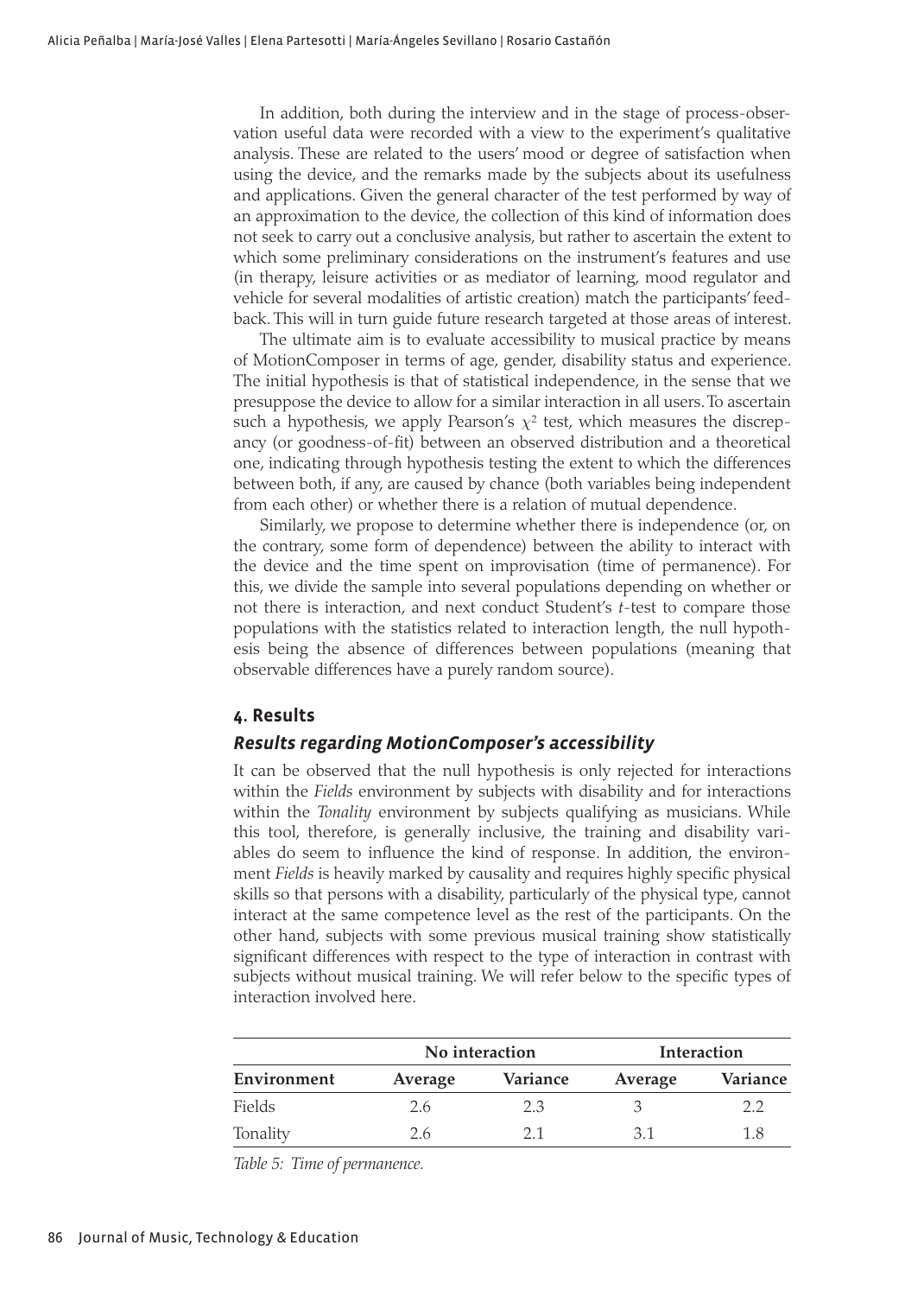|                     |                |                        | <b>Fields</b>              | Tonality               |                            |
|---------------------|----------------|------------------------|----------------------------|------------------------|----------------------------|
| Type of interaction |                | No music<br>training   | Music<br>training          | No music<br>training   | Music<br>training          |
| No interaction      | Movement-based | 45.6%                  | 54.1%                      | 45.6%                  | 54.1%                      |
|                     | Sound-based    | 32.8%                  | 54.1%                      | 32.8%                  | 54.1%                      |
| Interaction         | Contingent     | 10.6%                  | 16.5%                      | 6.7%                   | 14.1%                      |
|                     |                | No dance<br>training   | Dance<br>training          | No dance<br>training   | Dance<br>training          |
| No interaction      | Movement-based | 43.9%                  | 69.8%                      | 43.5%                  | 74.4%                      |
|                     | Sound-based    | 42.2%                  | 27.9%                      | 34.1%                  | 18.6%                      |
| Interaction         | Contingent     | 12.1%                  | 16.3%                      | 10.3%                  | 2.3%                       |
|                     |                | No theatre<br>training | <b>Theatre</b><br>training | No theatre<br>training | <b>Theatre</b><br>training |
| No Interaction      | Movement-based | 47.1%                  | 58.3%                      | 47.9%                  | 54.2%                      |
| Interaction         | Sound-based    | 39.7%                  | 41.7%                      | 39.7%                  | 41.7%                      |
|                     | Contingent     | 12.4%                  | 16.7%                      | 8.3%                   | 16.7%                      |
|                     |                | No sports<br>training  | <b>Sports</b><br>training  | No sports<br>training  | <b>Sports</b><br>training  |
| No Interaction      | Movement-based | 49.0%                  | 35.3%                      | 48.2%                  | 52.9%                      |
|                     | Sound-based    | 39.4%                  | 47.1%                      | 30.9%                  | 41.2%                      |
| Interaction         | Contingent     | 12.0%                  | 23.5%                      | 8.4%                   | 17.6%                      |

*Table 6: Interaction according to previous training.*

# *Results according to time spent on improvisation or participants' time of permanence*

In terms of the time of interaction, the null hypothesis is rejected, i.e. that there is a relation between the subjects who interact and the time of permanence while interacting in both environments. Those subjects who succeed in understanding how the device functions feel a stronger motivation to sustain their interaction over time.

# *Results according to previous training and its influence on the type of interaction*

In terms of the type of interaction, significant differences can be observed in terms of previous training. Musicians exhibit a higher percentage of sound-based interaction. In other words, they liken the functioning of the MotionComposer device to that of an acoustic instrument. By contrasting the quantitative with the qualitative data, we conclude that musicians start from an ideal sonority that they strive to attain through gesturality. In both environments, on the other hand, dancers engage in a movement-based kind of interaction in a larger percentage than subjects without previous training in dance. With respect to the other training backgrounds, no statistically significant results were obtained.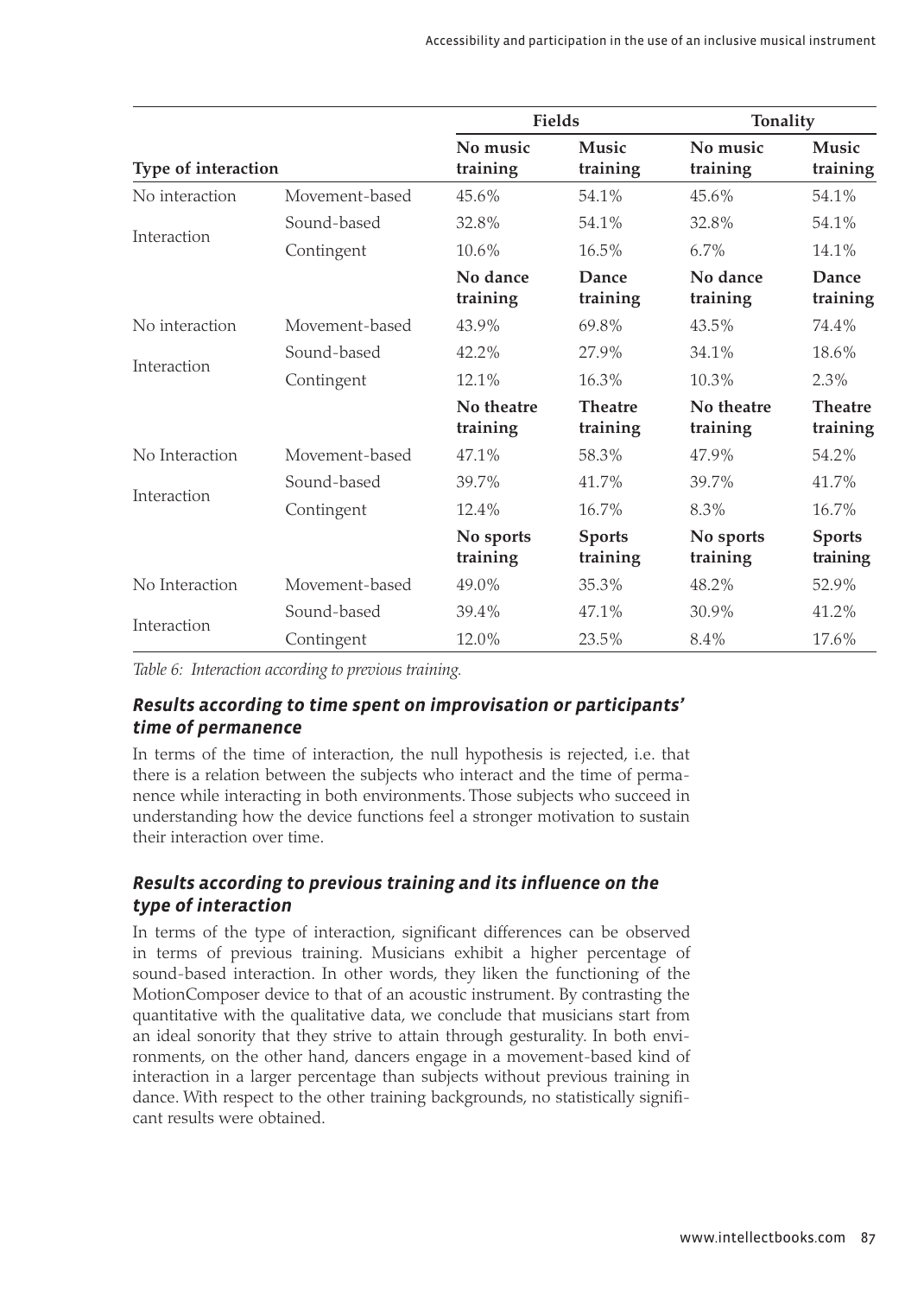| Variable   |                          | <b>Environments</b><br>(1. Fields. 2. Tonality) | 1 DF 99% $>6.64$ | 3 DF 99% >11.3 | Influence<br>of variables |
|------------|--------------------------|-------------------------------------------------|------------------|----------------|---------------------------|
| Age        |                          | 1                                               |                  | 6.5            | $\rm No$                  |
|            |                          | $\overline{2}$                                  |                  | 8.5            | $\rm No$                  |
| Gender     |                          | $\mathbf{1}$                                    | 1.3              |                | $\rm No$                  |
|            |                          | $\overline{2}$                                  | 0.4              |                | $\rm No$                  |
|            | <b>Disability Status</b> | $\mathbf{1}$                                    | 9.9              |                | <b>Yes</b>                |
|            |                          | $\overline{2}$                                  | 4.4              |                | $\rm No$                  |
|            | Music                    | $\mathbf{1}$                                    | 5.8              |                | $\rm No$                  |
|            |                          | $\overline{2}$                                  | 12.3             |                | <b>Yes</b>                |
|            | Dance                    | $\mathbf{1}$                                    | 1.4              |                | $\rm No$                  |
|            |                          | $\overline{2}$                                  | 2.0              |                | $\rm No$                  |
| Experience | Theatre                  | $\mathbf{1}$                                    | 0.2              |                | $\rm No$                  |
|            |                          | $\overline{2}$                                  | 1.6              |                | $\rm No$                  |
|            | Sports                   | 1                                               | 0.2              |                | No                        |
|            |                          | $\overline{2}$                                  | 0.5              |                | $\rm No$                  |

*Table 7: Analysis of Pearson's χ² test.*

|                    | Environments<br>$(1.$ Fields, 2. Tonality) | 263 DF 95% > 2.25 | Influence |
|--------------------|--------------------------------------------|-------------------|-----------|
| Time of permanence |                                            | 2.30              | Yes       |
|                    |                                            | 2.79              | Yes       |

*Table 8: Analysis of Student's t-test.*

## **5. Discussion**

The above results confirm the usefulness of digital instruments in inclusive musical practice since they eliminate a number of barriers due to the users' condition (Brooks and Hasselblad 2005; Clements-Cortes 2014; Ellis 2004; Mauri et al. 2009; Parés et al. 2005). In the case of MotionComposer, there does not seem to be a statistically significant difference in the users' responses in terms of age, disability or gender, a conclusion consistent with Peñalba et al. (2015).

Our study shows differences between a more causal environment (*Fields*) and a less causal, more random one (*Tonality*). The type of interaction that takes place within the *Fields* environment encourages participants more clearly to liken the device's functioning to that of an acoustic instrument, and therefore to continue their exploration in a similar way. From this point of view, physical skills are key to controlling the instrument, so that individuals with physical disabilities do not produce responses similar to those of subjects without disabilities. However, and according to our observations, it appears that the environment allows for the development of a specific gestural language (Mulder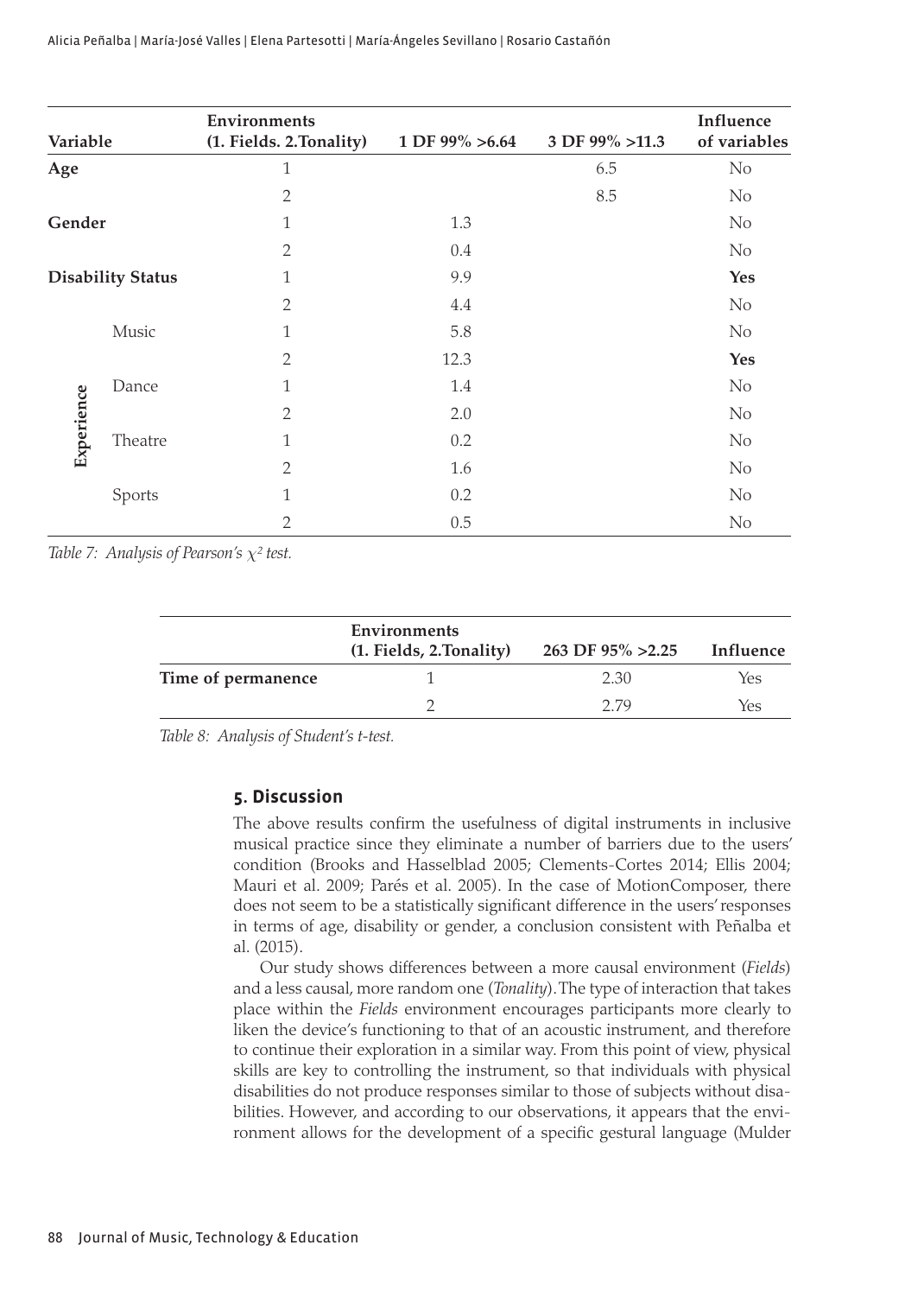|                        |                | Fields  |                | Tonality |           |
|------------------------|----------------|---------|----------------|----------|-----------|
| Type of interaction    |                | >3.84   | Influence      | >3.84    | Influence |
|                        |                | 1DF 95% |                | 1DF 95%  |           |
| Music training         |                |         |                |          |           |
| No interaction         | Movement-based | 0.9     | No.            | 0.9      | No        |
| Interaction            | Sound-based    | 6.6     | Yes            | 6.6      | Yes       |
|                        | Contingent     | 1.6     | N <sub>o</sub> | 3.6      | No        |
| Dance training         |                |         |                |          |           |
| No interaction         | Movement-based | 5.0     | Yes            | 7.1      | Yes       |
| Interaction            | Sound-based    | 1.8     | No             | 2.7      | $\rm No$  |
|                        | Contingent     | 0.5     | N <sub>o</sub> | 2.5      | No        |
| Theatre training       |                |         |                |          |           |
| No interaction         | Movement-based | 0.6     | $\rm No$       | 0.2      | $\rm No$  |
| Interaction            | Sound-based    | 0.0     | No             | 0.0      | No        |
|                        | Contingent     | 0.3     | N <sub>o</sub> | 1.7      | No        |
| <b>Sports training</b> |                |         |                |          |           |
| No interaction         | Movement-based | 0.6     | N <sub>o</sub> | 0.1      | No        |
| Interaction            | Sound-based    | 0.2     | N <sub>o</sub> | 0.5      | $\rm No$  |
|                        | Contingent     | 1.6     | No             | 1.5      | No        |

*Table 9: Results of the χ² test (Types of interaction-training backgrounds).*

2000) in some participants with a disability. Exploration, on the other hand, of the *Tonality* environment requires a less specialized language, one that is farther removed from the kind of control displayed in the case of conventional musical instruments. This is an important aspect to bear in mind in the design of musical instruments.

In terms of participation, individuals who do not interact with the device remain connected to improvisation for a shorter time than those who do interact. In this sense, there are no differences between both environments, which look similar in terms of the type of involvement and participation they elicit. This may indicate that the level of engagement with the device may not be sufficient in some cases, and this may in turn require mediation by a professional (educator, therapist, artist, etc.) (Bergsland and Wechsler 2016).

Despite the fact that MotionComposer features fine conditions in terms of accessibility and participation, it also has limitations with respect to its potential for collective improvisation, which is one of the standards by which inclusive practices are defined (Burnard et al. 2008). MotionComposer (in the version used in this study) can only be used to perform in pairs and within the *Fields* environment, although the present study did not engage in experimentation in that setting.

In terms of a qualitative analysis, the information drawn from observation and the reports by participants confirms the accessible features of such a digital instrument as MotionComposer. Users report that interacting with the device involves an easy and affordable way of obtaining an active and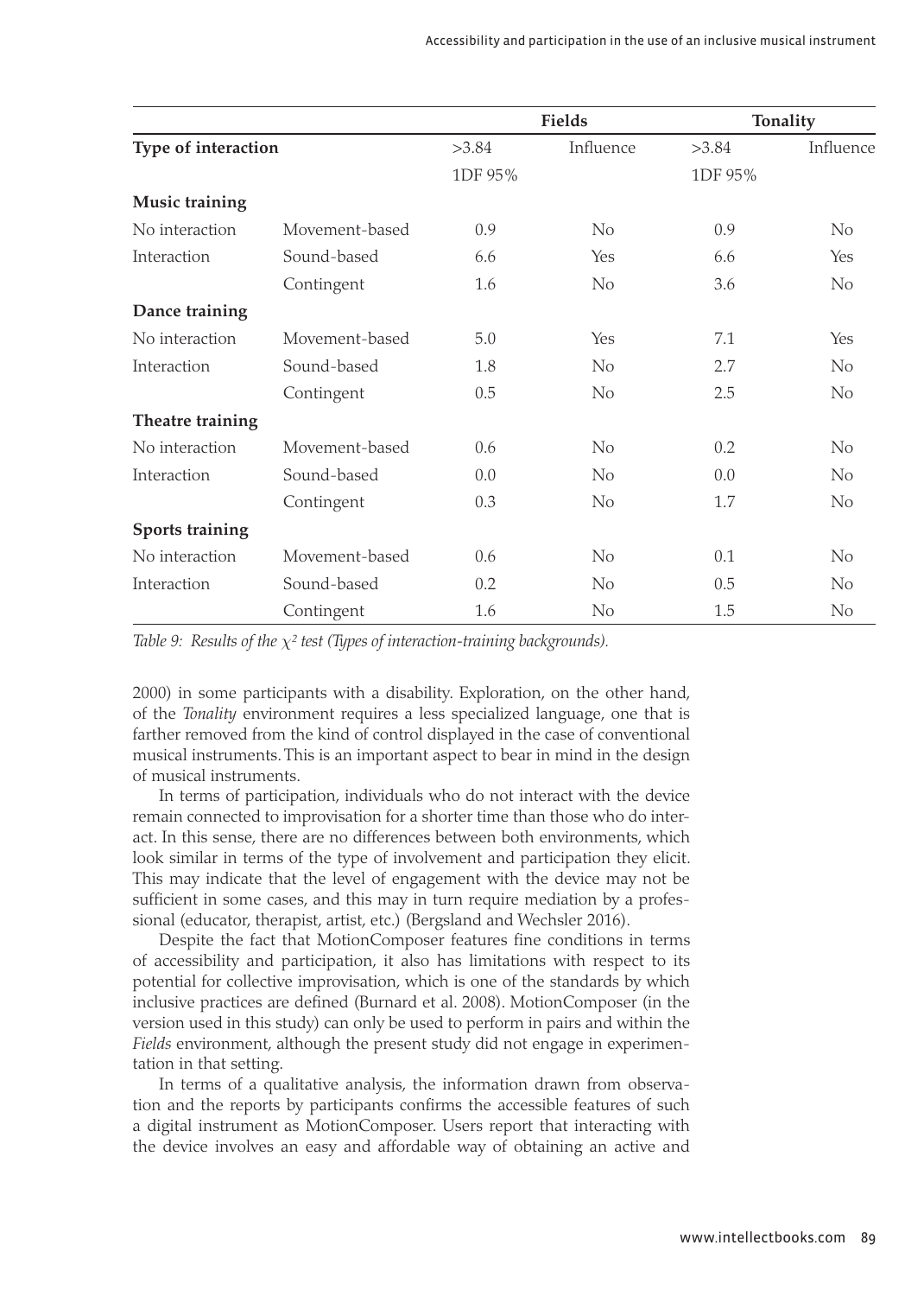satisfactory musical experience. Similarly, it can be observed that the experience is in itself motivating, which makes it highly suitable for didactic and therapeutic purposes. However, the fact that a percentage of people remain non-interactive suggests the relevance of considering the causes of such non-interaction and the possible ways of promoting accessibility, for example through the use of instructions, examples or the intervention of another person in a measuring role, as indicated earlier. All of these issues will constitute the object of study in the next phase of our research.

## **ACKNOWLEDGEMENTS**

We wish to acknowledge the collaboration of the following Valladolid-based institutions where the data were collected: Museo Patio Herreriano, Facultad de Educación y Trabajo Social at the University of Valladolid, Centro Obregón de Parálisis Cerebral, Residencia Asistida de Personas Mayores de la Junta de Castilla y León, Centro El Pino and Colegio Público Antonio Allúe Morer.

## **REFERENCES**

- Adamek, M. (2001), 'Meeting special needs in music class', *Music Educators Journal*, 87:4, pp. 23–26.
- Bergsland, A. and Wechsler, R. (2013), 'Movement-music relationships and sound design in motioncomposer, an interactive environment for persons with (and without) disabilities', Proceedings of the Re-New, Copenhagen: Digital Arts Forum, pp. 56–62.

——— (2015), 'Composing interactive dance pieces for the MotionComposer, a device for persons with disabilities', Proceedings of the International Conference on New Interfaces for Musical Expression, Louisiana: Baton Rouge, pp. 20–23.

——— (2016), 'Turning movement into music', *Soundeffects: An Interdisciplinary Journal of Sound and Sound Experience*, 6:1, pp. 24–47.

- Bongers, B. (2000), 'Physical interfaces in the electronic arts interaction theory and interfacing techniques for real-time performance', in M. M. Wanderley and M. Battier (eds), *Trends in Gestural Control of Music*, Paris: Ircam. Centre Pompidou, pp. 41–70.
- Brooks, A. L. (2011), 'Soundscapes: The evolution of a concept, apparatus and method where ludic engagement in virtual interactive space is a supplemental tool for therapeutic motivation', *Ph.D. thesis*, Sunderland: University of Sunderland.
- Brooks, A. L. and Hasselblad, S. (2005), 'Creating aesthetically resonant environments for the handicapped, elderly and rehabilitation: Sweden', *International Journal on Disability and Human Development*, 4:4, pp. 285–94.
- Burnard, P., Dillon, S., Rusinek, G. and Saether, E. (2008), 'Inclusive pedagogies in music education: A comparative study of music teachers' perspectives from four countries', *International Journal of Music Education*, 26:2, pp. 109–26.
- Cadoz, C. (1988), 'Instrumental gesture and musical composition', ICMC, International Computer Music Conference, Cologne: Michigan Publishing, pp. 1–12.
- Cadoz, C. and Wanderley, M. (2000), 'Gesture-music', in M. M. Wanderley and M. Battier (eds), *Trends in Gestural Control of Music*, Paris: Ircam, Centre Pompidou, pp. 71–94.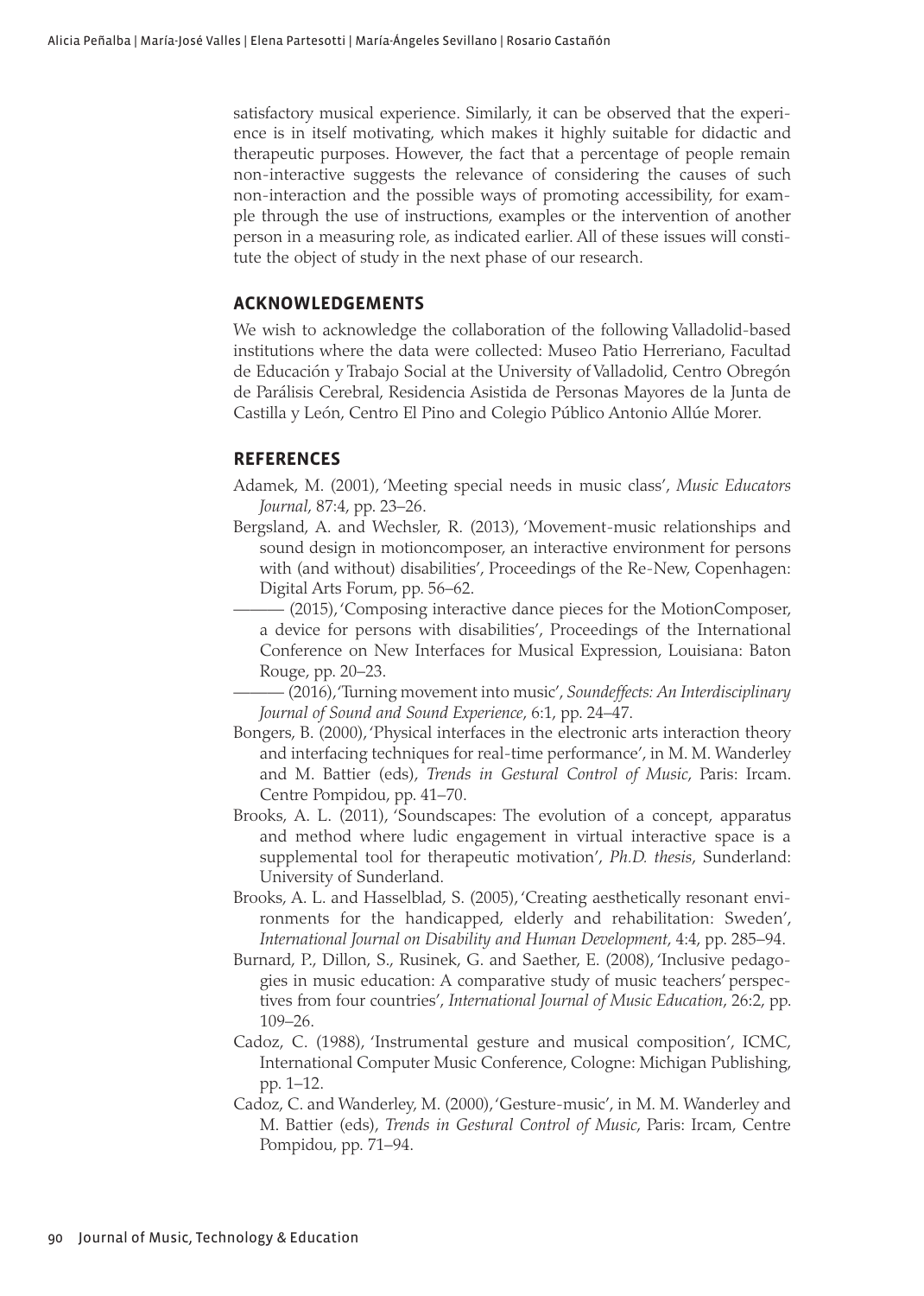- Chamberlain, S. P. and Gallegos, J. (2006), 'Judith A. Jellison: Music and children with special needs', *Intervention in School and Clinic*, 42:1, pp. 46–50.
- Clayton, M., Sager, R. and Will, U. (2005), 'In time with the music: The concept of entrainment and its significance for ethnomusicology', *European Meetings in Ethnomusicology*, 1, pp. 1–82.
- Clements-Cortes, A. (2014), 'Getting your groove on with the Tenori-on', *Journal of Music, Technology & Education*, 7:1, pp. 59–74.
- Dahl, S., Bevilacqua, F., Bresin, R., Clayton, M., Leante, L., Pogi, I. and Rasamimanana, N. (2010), 'Gestures in performance', in R. I. Godøy and M. Leman (eds), *Musical Gestures: Sound, Movement, and Meaning*, New York: Routledge, pp. 36–68.
- Damer, L. K. (2001), 'Students with special needs', *Music Educators Journal*, 87:4, pp. 17–18.
- Davidson, J. W. and Correia, J. S. (2002), 'Body movement', in R. Parncutt and G. McPherson (eds), *The Science and Psychology of Music Performance: Creative Strategies for Teaching and Learning*, Oxford: Oxford University Press, pp. 237–50.
- Delalande, F. (1989), 'La terrasse des audiences du clair de lune: Essai d'analyse esthésique', *Analyse musicale*, 16, pp. 75–85.
- Ellis, P. (1996), 'Layered.analysis: A video-based.qualitative research tool to support the development of a new approach for children with special needs', *Bulletin of the Council for Research in Music Education*, 130, pp. 65–74.
- (2003), 'Vibroacoustic sound therapy: Case studies with children with profound and multiple learning difficulties and the elderly in long-term residential care', *Studies in Health Technology and Informatics*, 103, pp. 36–42.
- (2004), 'Improving quality of life and well-being for children and the elderly through vibroacoustic sound therapy', in K. Miesenberger et al. (eds), *Computers Helping People with Special Needs,* 3118, London: Springer, pp. 416–22.
- Ellis, P. and Leeuwen, L. van (2000), 'Living sound: Human interaction and children with autism', *ISME Commission on Music in Special Education, Music Therapy and Music Medicine*, Regina, Canada: ISME, pp. 1758–66.
- Fredriksen, B. (2011), 'Negotiating grasp embodied: Experience with threedimensional materials and the negotiation of meaning in early childhood education', Ph.D. thesis, Oslo: University of Oslo.
- Grenier, C. (2016), 'Inclusive music education in Quebec: Shifting paradigms', *Canadian Music Educator*, 57:2, pp. 29–32.
- Hammel, A. M. (2004), 'Inclusion Strategies That Work', *Music Educators Journal*, 90:5, pp. 33–37.
- Hammel, A. and Hourigan, R. (2011), *Teaching Music to Students with Special Needs: A Label-Free Approach*, Oxford: Oxford Universy Press.
- Hourigan, R. (2007), 'Preparing music teachers to teach students with special needs', *Update: Applications of Research in Music Education*, 26:1, pp. 5–14.
- Humpal, M. E. and Wolf, J. (2003), 'Music in the inclusive environment', *Young Children*, 58:2, pp. 103–07.
- Jensenius, A. R., Wanderley, M. M., Godøy, R. I. and Leman, M. (2010), 'Musical gestures: Concepts and methods in research', in R. I. Godøy and M. Leman (eds), *Musical Gestures: Sound, Movement, and Meaning*, London and Philadelphia: Routledge, pp. 12–35.
- Knapp, D. H. (2011), 'The inclusive world of music: Students with disabilities and multiculturalism', *General Music Today*, 25:1, pp. 41–44.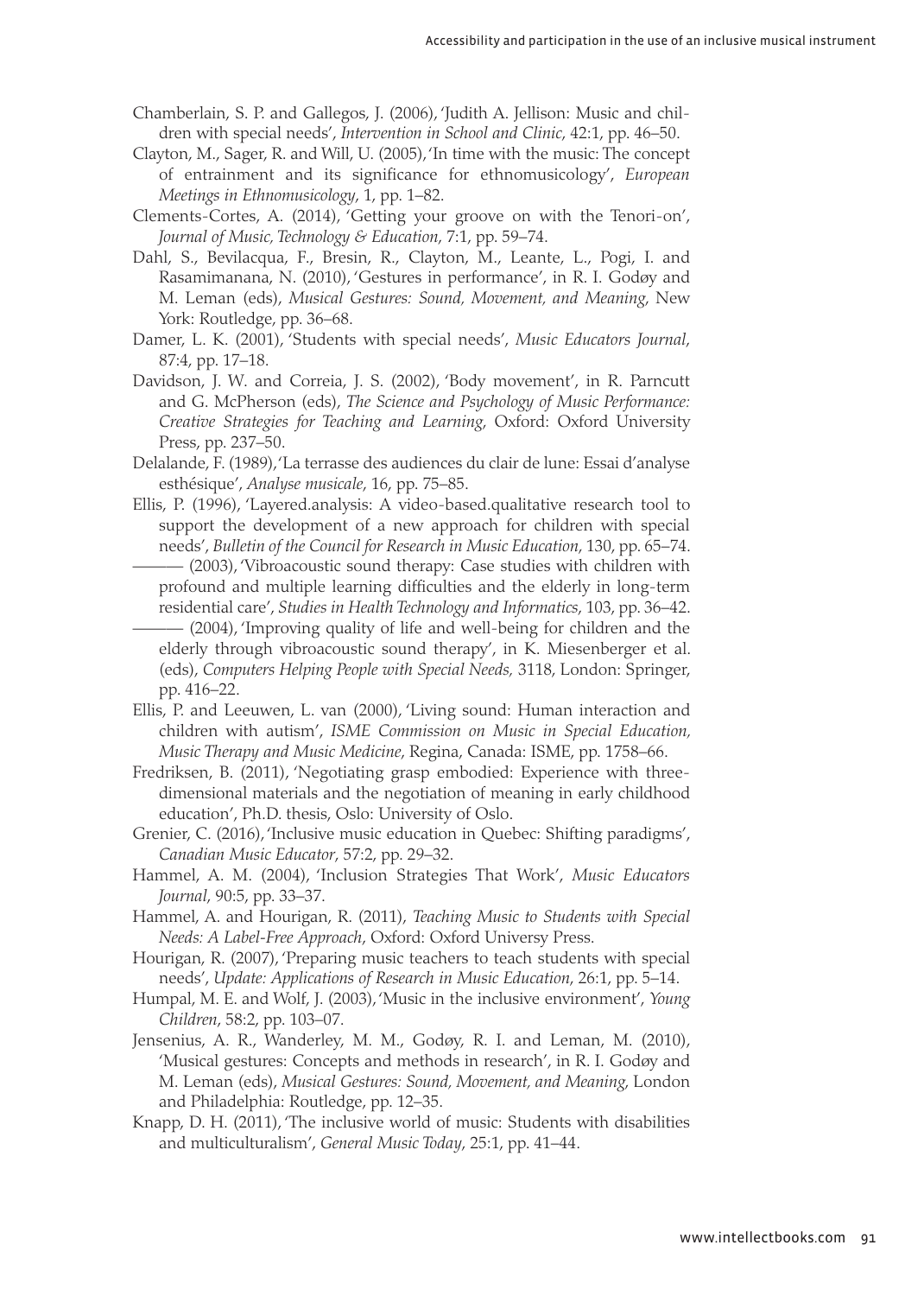- Leung, B. W. (2005), 'Resources for music education advocacy', *International Journal of Music Education*, 23:2, pp. 167–74.
- Leung, B. W. and Wai-Ying-Wong, P. (2005), 'El autoconcepto de una profesora de música de secundaria y la percepción de los alumnos sobre la efectividad de la enseñanza, en un contexto desfavorecido', *Revista Electrónica Complutense de Investigación Musical*, 2:1, pp. 1–12.
- Lindeck, J. (2014), 'Applications of music technology in a children's hospice setting', in W. L. Magee (ed.), *Music Technology in Therapeutic and Health Settings*, London and Philadelphia: Jessica Kingsley Publishers, pp. 199–216.
- Lubet, A. (2009), 'The inclusion of music/the music of inclusion', *International Journal of Inclusive Education*, 13:7, pp. 727–39.

- (2011), 'Disability rights, music and the case for inclusive education', *International Journal of Inclusive Education*, 15:1, pp. 57–70.

- Magee, W. L. (2014), 'Using electronic and digital technologies in music therapy: The implications of gender and age for therapists and the people with whom they work', *Music, Health, Technology and Design*, 8, pp. 227–41.
- Mauri, C., García, M. and Bagés, J. (2009), 'Terapia musical y multisensorial mediante las nuevas tecnologías: Proyecto Sistema Audiovisual Terapéutico Interactivo [SATI])', *Sonograma: Revista de Pensament Musical*, 3, pp. 1–16.
- Mauri, C., Solanas, A., Granollers, T., Parés, N., Bagés, J. and García, M. (2009), 'Entorno interactivo multimodal para personas con parálisis cerebral', in R. Ceres, L. Calderón, A. Frizera and R. Raya (eds), *IV Jornadas Iberoamericanas de Tecnologías de Apoyo a la Discapacidad*, Madrid: Asociación Iberoamericana de Tecnologías de Apoyo a la Discapacidad (AITADIS), pp. 35–43.
- Mertens, D. M. (2014), *Research and Evaluation in Education and Psychology: Integrating Diversity with Quantitative, Qualitative, and Mixed Methods*, Los Angeles, London and Delhi: Sage publications.
- Mulder, A. G. E. (2000), 'Towards a choice of gestural constraints for instrumental performers', in M. M. Wanderley and M. Battier (eds), *Trends in Gestural Control of Music*, Paris: Ircam, Centre Pompidou, pp. 315–35.
- Parés, N., Freixa, P., Rivas, J. I., Carreras, J., Ferrer, J., Gómez, D., Kruglanski, O., Parés, R., Soler, M. and Sanjurjo, A. (2005), 'Estrategias de comunicación interactiva en un espacio multisensorial para niños y niñas con autismo profundo', *Formats: Revista de comunicació audivisual audivisual*, 4, pp. 1–6.
- Partesotti, E., Peñalba, A. and Manzolli, J. (2018), 'Digital instruments and their uses in music therapy', *Nordic Journal of Music Therapy*, 27:5, pp. 399–418.
- Peñalba, A. (2008), *El cuerpo en la interpretación musical: Un modelo teórico basado en las propiocepciones en la interpretación de instrumentos acústicos, hiperinstrumentos e instrumentos alternativos*, Valladolid: Universidad de Valladolid.
	- ——— (2010), 'Nuevas relaciones gestuales del intérprete', *Trans: Revista Transcultural de Música, Sociedad de Etnomusicología*, 14, pp. 1–12.
	- (2017), 'La Defensa de La Educación Musical Desde Las Neurociencias', *Revista Complutense de Investigación En Educación Musical*, 14, pp. 109–27.
- Peñalba, A. and Valles, M. J. (2015), 'Ritual procesional y teatralización de la sociedad: La música de las bandas procesionales de Semana Santa en Valladolid', in T. Cascudo (ed.), *Música y cuerpo*, Logroño: Calanda Ediciones Musicales, pp. 110–43.
- Peñalba, A.,Valles, M. J., Partesotti, E., Castañón, R., and Sevillano, M. A. (2015), 'Types of interaction in the use of MotionComposer, a device that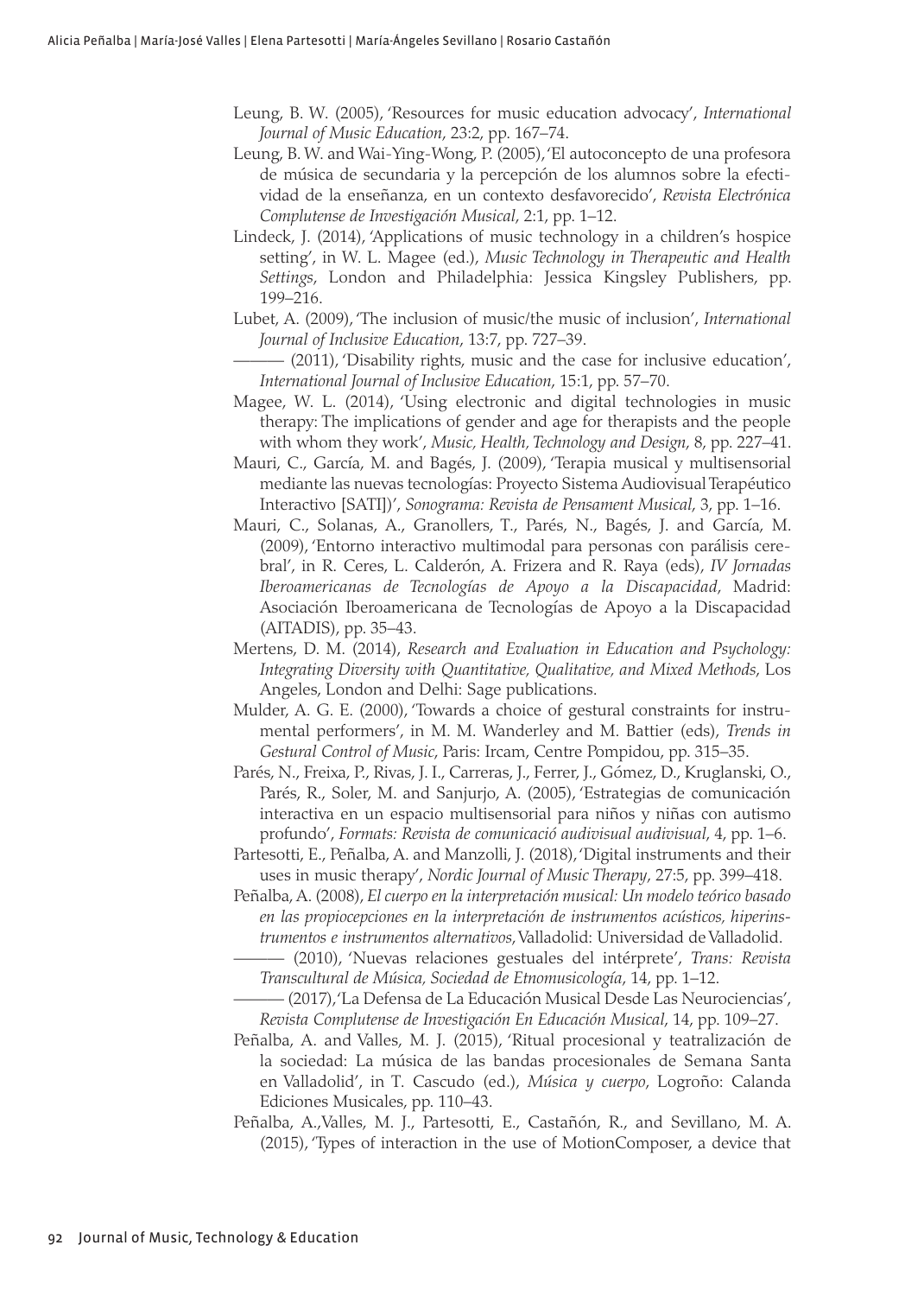turns movement into sound', in R. Timmers et al. (eds), Proceedings of ICMEM, Sheffield: HRI Online Publications, pp. 1–8.

- Plackett, R. L. (1983), 'Karl Pearson and the chi-squared test', *International Statistical Review / Revue Internationale de Statistique*, 51:1, pp. 59–72.
- Sabbatella, P. L. (2005), 'Intervención musical en el alumnado con necesidades educativas especiales delimitaciones conceptuales desde la pedagogía musical y la musicoterapia', *Tavira*, 21, pp. 123–39.
- Shuler, S. C. (2011), 'Music education for life: Building inclusive, effective twenty-first-century music programs', *Music Educators Journal*, 98:1, pp. 8–13.
- Swingler, T. (1998), 'The invisible keyboard in the air: An overview of the educational, therapeutic and creative applications of the EMS Soundbeam', in Second European Conference for Disability, Virtual Reality & Associated Technology, Skövde, Sweden, Reading: ECDVRAT and University of Reading, pp. 253–59.
- Wanderley, M. M. and Depalle, P. (2004), 'Gestural control of sound synthesis', *Proceedings of the IEEE*, 92:4, pp. 632–44.
- Wechsler, R. (2013), 'MotionComposer: A device for persons with (and without) disabilities: Strategies for coherent mapping in movement-to-music interactive systems. A live demonstration with audience participation', Proceedings of the International Forum on Cultures-Arts-Technologies-Creations-Disabilities, Prague: ICANT (International Center for Art and New Technologies), pp. 1–5.
- Weissberger, A. (2014), 'GarageBand as a digital co-facilitator', in W. L. Magee (ed.), *Music Technology in Therapeutic and Health Settings*, London and Philadelphia: Jessica Kingsley Publishers, pp. 279–94.

## **SUGGESTED CITATION**

Peñalba, A., Valles, M.-J., Partesotti, E., Sevillano, M.-Á. and Castañón, R. (2019), 'Accessibility and participation in the use of an inclusive musical instrument: The case of MotionComposer', *Journal of Music, Technology & Education*, 12:1, pp. [79](#page-0-0)–[94,](#page-15-0) doi: 10.1386/jmte.12.1[.79](#page-0-0)\_1

## **CONTRIBUTOR DETAILS**

Alicia Peñalba is a professor of music education and music therapy at University of Valladolid. Her research interests include embodied cognition of music and inclusive music through music technology.

[E-mail: alicia.penalba@uva.es](mailto:E-mail: alicia.penalba@uva.es)

<https://orcid.org/0000-0002-5725-0639>

María-José Valles is a professor of music education and music therapy at University of Valladolid. Her research interests include music education and ethnomusicology.

[E-mail: mariajose.valles@uva.es](mailto:E-mail: mariajose.valles@uva.es)

<https://orcid.org/0000-0001-9272-5778>